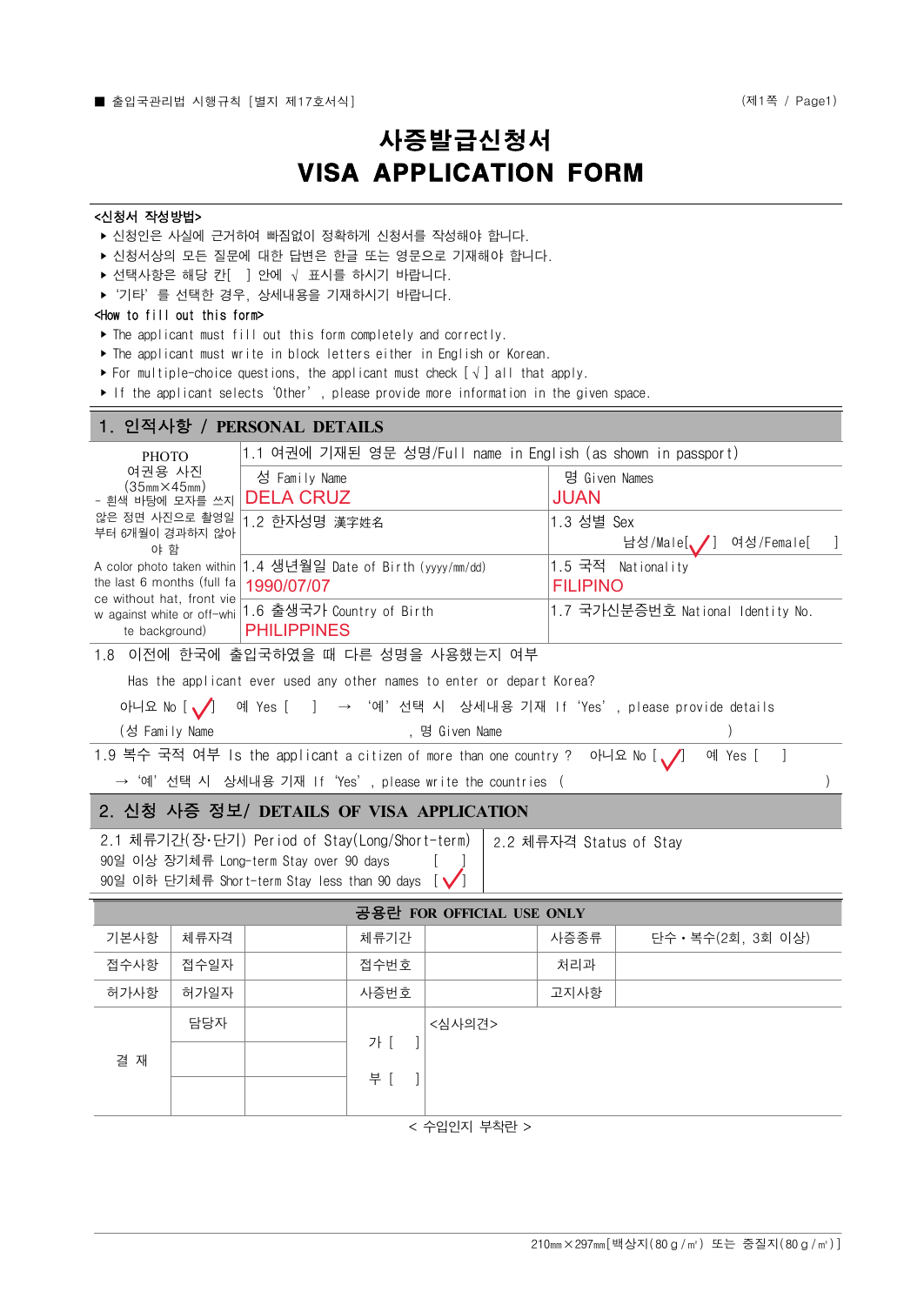| 3. 여권정보 / PASSPORT INFORMATION                                                                                   |                                                                                                                                |  |  |
|------------------------------------------------------------------------------------------------------------------|--------------------------------------------------------------------------------------------------------------------------------|--|--|
| 3.1 여권종류 Passport Type                                                                                           |                                                                                                                                |  |  |
| 외교관 Diplomatic [                                                                                                 | 관용 Official [ ]                                                                                                                |  |  |
| 일반 Regular [✔️]                                                                                                  | 기타 Other [                                                                                                                     |  |  |
| '기타'상세내용 If'Other', please provide details (                                                                     |                                                                                                                                |  |  |
| 3.3 발급국가 Country of Passport<br>3.2 여권번호 Passport No.<br>P1234567A<br><b>PHILIPPINES</b>                         | 3.4 발급지 Place of Issue<br><b>DFA NCR EAST</b>                                                                                  |  |  |
| 3.6 기간만료일 Date Of Expiry<br>3.5 발급일자 Date of Issue<br>2018/02/02                                                 | 2028/02/01                                                                                                                     |  |  |
| 3.7 다른 여권 소지 여부 Does the applicant have any other valid passports ?                                              | -1<br>아니요 No $\sqrt{ }$<br>예 Yes [                                                                                             |  |  |
| '예'선택 시 상세내용 기재 If 'Yes', please provide details                                                                 |                                                                                                                                |  |  |
| a) 여권종류 Passport Type                                                                                            |                                                                                                                                |  |  |
| 외교관 Diplomatic [ ]                                                                                               | 관용 Official [                                                                                                                  |  |  |
| 일반 Regular [                                                                                                     | 기타 Other [                                                                                                                     |  |  |
| c) 발급국가 Country of Passport<br>b) 여권번호 Passport No.                                                              | d) 기간만료일 Date of Expiry                                                                                                        |  |  |
| 4. 연락처 / CONTACT INFORMATION                                                                                     |                                                                                                                                |  |  |
| 4.1 본국 주소 Home Country Address of the applicant<br>UNIT 107 SM NORTH EDSA THE BLOCK, BAGONG PAG ASA, QUEZON CITY |                                                                                                                                |  |  |
|                                                                                                                  | 4.2 현 거주지 Current Residential Address *현 거주지가 본국 주소와 다를 경우 기재 *Please write the current address if different                   |  |  |
| from above                                                                                                       |                                                                                                                                |  |  |
| 4.3 휴대전화 Cell Phone No. 또는 일반전화 Telephone No.<br>+639 12 345 6789                                                | 4.4 전자우편 E-mail<br>+63 2 123 4567<br>$inq@$ travelpros.ph                                                                      |  |  |
| 4.5 비상시 연락처 Emergency Contact Information                                                                        |                                                                                                                                |  |  |
| a) 성명 Full Name in English CORAZON DELA CRUZ                                                                     | b) 거주 국가 Country of Residence PHILIPPINES                                                                                      |  |  |
| c) 전화번호 Telephone No. +63 2 123 4567                                                                             | d) 관계 Relationship to the applicant <b>MOTHER</b>                                                                              |  |  |
| 5. 혼인사항 및 가족사항 / MARITAL STATUS AND FAMILY DETAILS                                                               |                                                                                                                                |  |  |
| 5.1 현재 혼인사항 Current Marital Status                                                                               |                                                                                                                                |  |  |
| 이혼 Divorced [<br>기혼 Married [                                                                                    | 미혼 Single [                                                                                                                    |  |  |
|                                                                                                                  | 5.2 배우자 인적시항 Personal Information of the applicant's Spouse *기혼으로 표기한 경우에만 기재 If Married' please provide details of the spouse |  |  |
| a) 성 Family Name (in English)                                                                                    | b) 명 Given Names (in English)                                                                                                  |  |  |
| c) 생년월일 Date of Birth (yyyy/mm/dd)                                                                               | d) 국적 Nationality                                                                                                              |  |  |
| e) 거주지 Residential Address                                                                                       | f) 연락처 Contact No.                                                                                                             |  |  |
| 5.3 자녀 유무 Does the applicant have children?                                                                      |                                                                                                                                |  |  |
| 없음 No $[\sqrt]$<br>있음 Yes [                                                                                      | 자녀수 Number of children [                                                                                                       |  |  |
| 6. 학력 / EDUCATION                                                                                                |                                                                                                                                |  |  |
| 6.1 최종학력 What is the highest degree or level of education the applicant has completed ?                          |                                                                                                                                |  |  |
| 석사/박사 Master's /Doctoral Degree [ ]                                                                              | 대졸 Bachelor's Degree [✔]                                                                                                       |  |  |
| 고졸 High School Diploma [                                                                                         | 기타 Other [                                                                                                                     |  |  |
| '기타'선택 시 상세내용 기재 If'Other', please provide details (                                                             |                                                                                                                                |  |  |
| 6.2 학교명 Name of School<br>UNIVERSITY OF STO. TOMAS                                                               | 6.3 학교 소재지 Location of School(city/province/country)<br>MANILA, METRO MANILA, PHILIPPINES                                      |  |  |
|                                                                                                                  |                                                                                                                                |  |  |

210㎜×297㎜[백상지(80g/㎡) 또는 중질지(80g/㎡)]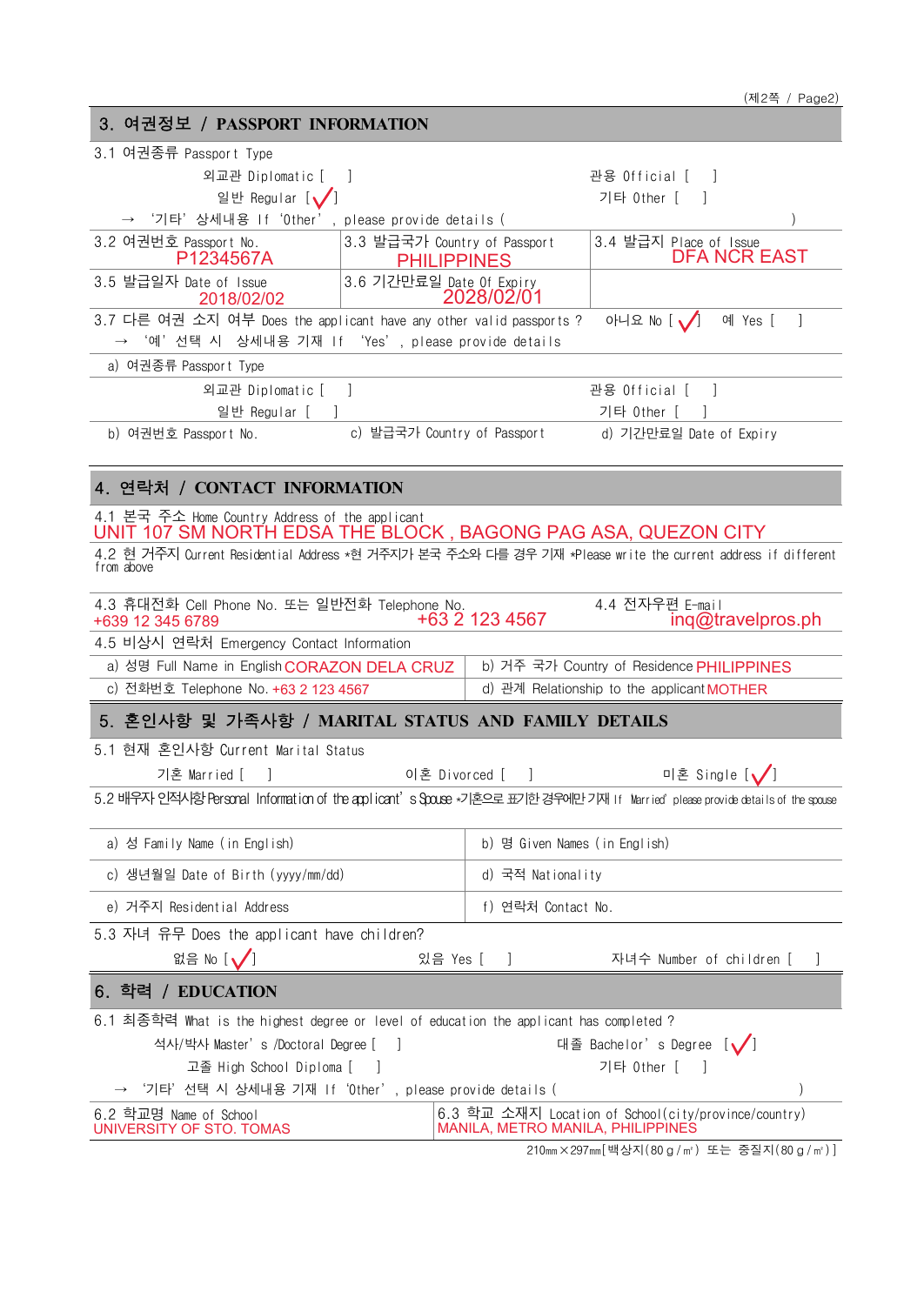| 7.1 직업 Current personal circumstances<br>사업가 Entrepreneur [<br>$\Box$<br>공무원 Civil Servant [<br>무직 Unemployed [<br>'기타'선택 시 상세내용 기재 If 'Other', please provide details ( | 자영업자 Self-Employed [       |                                       |                                                                                                                      |  |  |
|--------------------------------------------------------------------------------------------------------------------------------------------------------------------------|----------------------------|---------------------------------------|----------------------------------------------------------------------------------------------------------------------|--|--|
|                                                                                                                                                                          |                            |                                       | 직장인 Employed [/ ]                                                                                                    |  |  |
|                                                                                                                                                                          |                            | 학생 Student [                          | 퇴직자 Retired [                                                                                                        |  |  |
|                                                                                                                                                                          |                            | 기타 Other [                            |                                                                                                                      |  |  |
|                                                                                                                                                                          |                            |                                       |                                                                                                                      |  |  |
| 7.2. 직업 상세정보 Employment Details                                                                                                                                          |                            |                                       |                                                                                                                      |  |  |
| a) 회사/기관/학교명 Name of Company/Institute/School<br><b>TRAVEL PROPONENTS INC.</b>                                                                                           |                            |                                       | b) 직위/과정 Position/Course<br><b>RESERVATION STAFF</b>                                                                 |  |  |
| c) 회사/기관/학교 주소 Address of Company/Institute/School<br>SM NORTH EDSATHE BLOCK, QUEZON CITY                                                                                |                            |                                       | d) 전화번호 Telephone No.<br>+632 2 332 9678                                                                             |  |  |
| 8. 방문정보 / DETAILS OF VISIT                                                                                                                                               |                            |                                       |                                                                                                                      |  |  |
| 8.1 입국목적 Purpose of Visit to Korea                                                                                                                                       |                            |                                       |                                                                                                                      |  |  |
| 관광/통과 Tourism/Transit [ /                                                                                                                                                | 행사참석/Meeting, Conference [ |                                       | 의료관광 Medical Tourism<br>$\perp$                                                                                      |  |  |
| 단기상용 Business Trip [ ]                                                                                                                                                   |                            | 유학/연수 Study/Training [                | 취업활동 Work [                                                                                                          |  |  |
| 무역/투자/주재 Trade/Investment/Intra- 가족 또는 친지방문 Visiting Family/<br>Corporate Transferee [ ]                                                                                 |                            | Relatives/Friends                     | 결혼이민 Marriage Migrant [                                                                                              |  |  |
| 외교/공무 Diplomatic/Official [<br>$\sim$ 1.                                                                                                                                 |                            | 기타 Other [ 1                          |                                                                                                                      |  |  |
| → '기타'선택 시 상세내용 기재 If 'Other', please provide details (                                                                                                                  |                            |                                       |                                                                                                                      |  |  |
| 8.2 체류예정기간 Intended Period of Stay<br>5 DAYS                                                                                                                             |                            | 2018/10/10                            | 8.3 입국예정일 Intended Date of Entry                                                                                     |  |  |
| 8.4 체류예정지(호텔 포함) Address in Korea (including hotels)<br>HOTEL IBIS AMBASSADOR-359 DONGHO RO, JUNG-GU, SEOUL, SOUTH KOREA                                                 |                            |                                       | 8.5 한국 내 연락처 Contact No. in Korea<br>+82 2-2160-8888                                                                 |  |  |
| 8.6 과거 5년간 한국을 방문한 경력 Has the applicant travelled to Korea in the last 5 years ?<br>아니요 No $\left\lfloor \bigvee\right\rfloor$<br>) 회 times,                             |                            |                                       | 예 Yes [ ] → '예'선택 시 상세내용 기재 If 'Yes', please provide details of any visits to Korea                                  |  |  |
| 방문목적 Purpose of Visit                                                                                                                                                    |                            |                                       | 방문기간 Period of Stav                                                                                                  |  |  |
|                                                                                                                                                                          |                            |                                       | $(yyyy/mm / dd)$ $(yyyy/mm / dd)$                                                                                    |  |  |
|                                                                                                                                                                          |                            |                                       |                                                                                                                      |  |  |
|                                                                                                                                                                          |                            |                                       |                                                                                                                      |  |  |
|                                                                                                                                                                          |                            |                                       |                                                                                                                      |  |  |
|                                                                                                                                                                          |                            |                                       |                                                                                                                      |  |  |
|                                                                                                                                                                          |                            |                                       |                                                                                                                      |  |  |
|                                                                                                                                                                          |                            |                                       | 8.7 한국 외에 과거 5년간 여행한 국가 Has the applicant travelled outside his/her country of residence, excluding to Korea, in the |  |  |
| last 5 years?<br>아니요 No [<br>예 Yes [V                                                                                                                                    |                            |                                       | → '예'선택 시 상세내용 기재 If 'Yes', please provide details of these trips                                                    |  |  |
| 국가명 Name of Country (in English)                                                                                                                                         |                            | 방문목적 Purpose of Visit                 | 방문기간 Period of Stav<br>$(yyyy/mm/dd) \sim (yyyy/mm/dd)$                                                              |  |  |
| <b>HONG KONG</b>                                                                                                                                                         |                            | <b>TOUR</b><br>2016/01/18 -2016/01/21 |                                                                                                                      |  |  |
|                                                                                                                                                                          |                            |                                       |                                                                                                                      |  |  |

210㎜×297㎜[백상지(80g/㎡) 또는 중질지(80g/㎡)]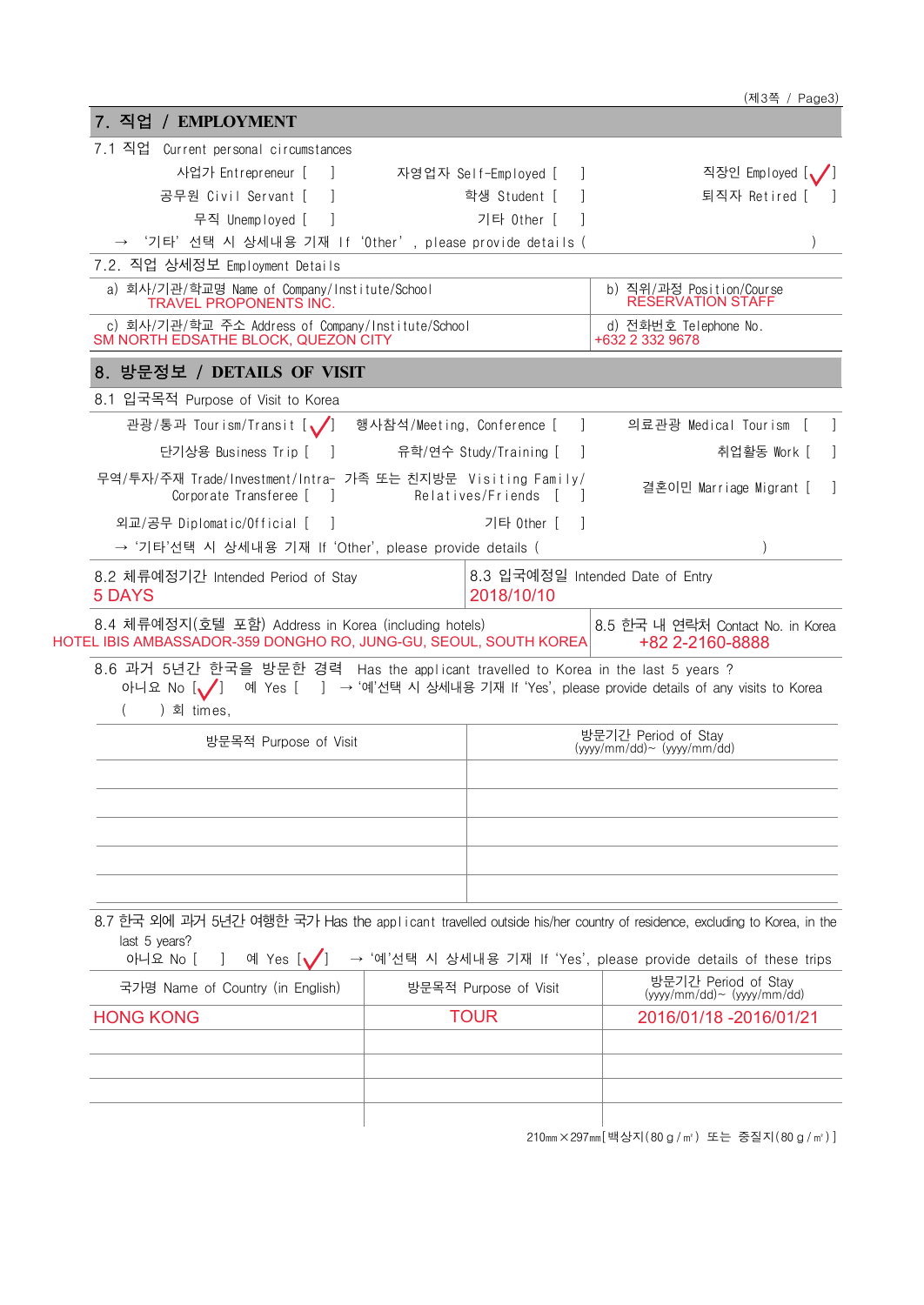| 아니요 No $\begin{bmatrix} 1 \\ 1 \end{bmatrix}$ 예 Yes $\begin{bmatrix} 1 \\ 1 \end{bmatrix}$ → '예'선택 시 상세내용 기재 If 'Yes', please provide details of the family member(s) |                                  |                   |                              |  |  |
|-----------------------------------------------------------------------------------------------------------------------------------------------------------------------|----------------------------------|-------------------|------------------------------|--|--|
| 성명 Full name in English                                                                                                                                               | 생년월일 Date of Birth<br>(ww/mm/dd) | 국적<br>Nationality | 관계 Relationship to the appli |  |  |
|                                                                                                                                                                       |                                  |                   |                              |  |  |
|                                                                                                                                                                       |                                  |                   |                              |  |  |
|                                                                                                                                                                       |                                  |                   |                              |  |  |
|                                                                                                                                                                       |                                  |                   |                              |  |  |

\* 참고: 가족의 범위 – 배우자, 자녀, 부모, 형제 Note: Scope of family members - Spouse, children, parents, siblings of the applicant

8.8. 국내 체류 가족 유무 Does the applicant have any family member(s) staying in Korea?

8.9. 동반입국 가족 유무 Is the applicant travelling to Korea with any family member(s) ? 아니요 No [ ] 예 Yes  $\left(\bigvee \right)$   $\rightarrow$  '예'선택 시 상세내용 기재 If 'Yes', please provide details of the family member(s) the applicant is travelling with

| 성명 Full name in English | 생년월일 Date of Birth<br>(yyyy/mm/dd) | 국적<br>Nationality | 관계 Relationship to<br>the applicant |
|-------------------------|------------------------------------|-------------------|-------------------------------------|
| <b>BLESSY TIU</b>       | 1995/08/07                         | <b>FILIPINO</b>   | <b>SIBLING</b>                      |
|                         |                                    |                   |                                     |
|                         |                                    |                   |                                     |
|                         |                                    |                   |                                     |

\* 참고 : 가족의 범위 – 배우자, 자녀, 부모, 형제 Note : Scope of family members - Spouse, children, parents, siblings of the applicant

# 9. 초청 정보 / **DETAILS OF INVITATION**

9.1 초청인/초청회사 Is there anyone inviting the applicant for the visa? 아니요 No  $\left[\sqrt{\right]$  예 Yes  $\left[\begin{array}{ccc} \end{array}\right]$  → '예'선택 시 상세내용 기재 If 'Yes', please provide details

a) 초청인/초청회사명 Name of inviting person/organization (Korean, foreign resident in Korea, company, or institute)

| b) 생년월일/사업자등록번호 Date of Birth/Business Registration No. | c) 관계 Relationship to the applicant |
|---------------------------------------------------------|-------------------------------------|
| d) 주소 Address                                           | e) 전화번호 Phone No.                   |

### 10. 방문경비 / **FUNDING DETAILS**

10.1 방문경비(미국 달러 기준) Estimated travel costs(in US dollars)

USD 1,000

| 10.2 경비지불자 Who will pay for the applicant's travel-related expenses? (Any relevant person including the applicant and/or organization) |                                      |  |  |  |
|----------------------------------------------------------------------------------------------------------------------------------------|--------------------------------------|--|--|--|
| a) 성명/회사(단체)명 Name of Person/Organization (Company)                                                                                    | ㅣb) 관계 Relationship to the applicant |  |  |  |
| <b>JUAN DELA CRUZ</b>                                                                                                                  | <b>IMYSELF</b>                       |  |  |  |

| c) 지원내용 Type of Support | d) 연락처 Contact   |
|-------------------------|------------------|
| <b>FINANCIAL</b>        | +639 12 345 6789 |

# 11. 서류 작성 시 도움 여부 / **ASSISTANCE WITH THIS FORM**

11.1 이 신청서를 작성하는데 다른 사람의 도움을 받았습니까? Did the applicant receive assistance in completing this form? 아니요 No [✔️] 예 Yes [ ] → '예'선택 시 상세내용 기재 If 'Yes', please provide details of the person who assisted the applicant

| 성명 Full Name | 생년월일 Date of Birth<br>(yyyy/mm/dd) | · 연락처 Telephone No. | 관계<br>Relationship to the applicant                                                                                                                                            |
|--------------|------------------------------------|---------------------|--------------------------------------------------------------------------------------------------------------------------------------------------------------------------------|
|              |                                    |                     |                                                                                                                                                                                |
|              |                                    |                     | $0.10 \times 1007$ $\left[ \frac{101}{11} \right]$ $\left[ \frac{1}{200} \right]$ $\left[ \frac{1}{200} \right]$ $\left[ \frac{1}{200} \right]$ $\left[ \frac{1}{200} \right]$ |

210㎜×297㎜[백상지(80g/㎡) 또는 중질지(80g/㎡)]

d) 연락처 Contact No.